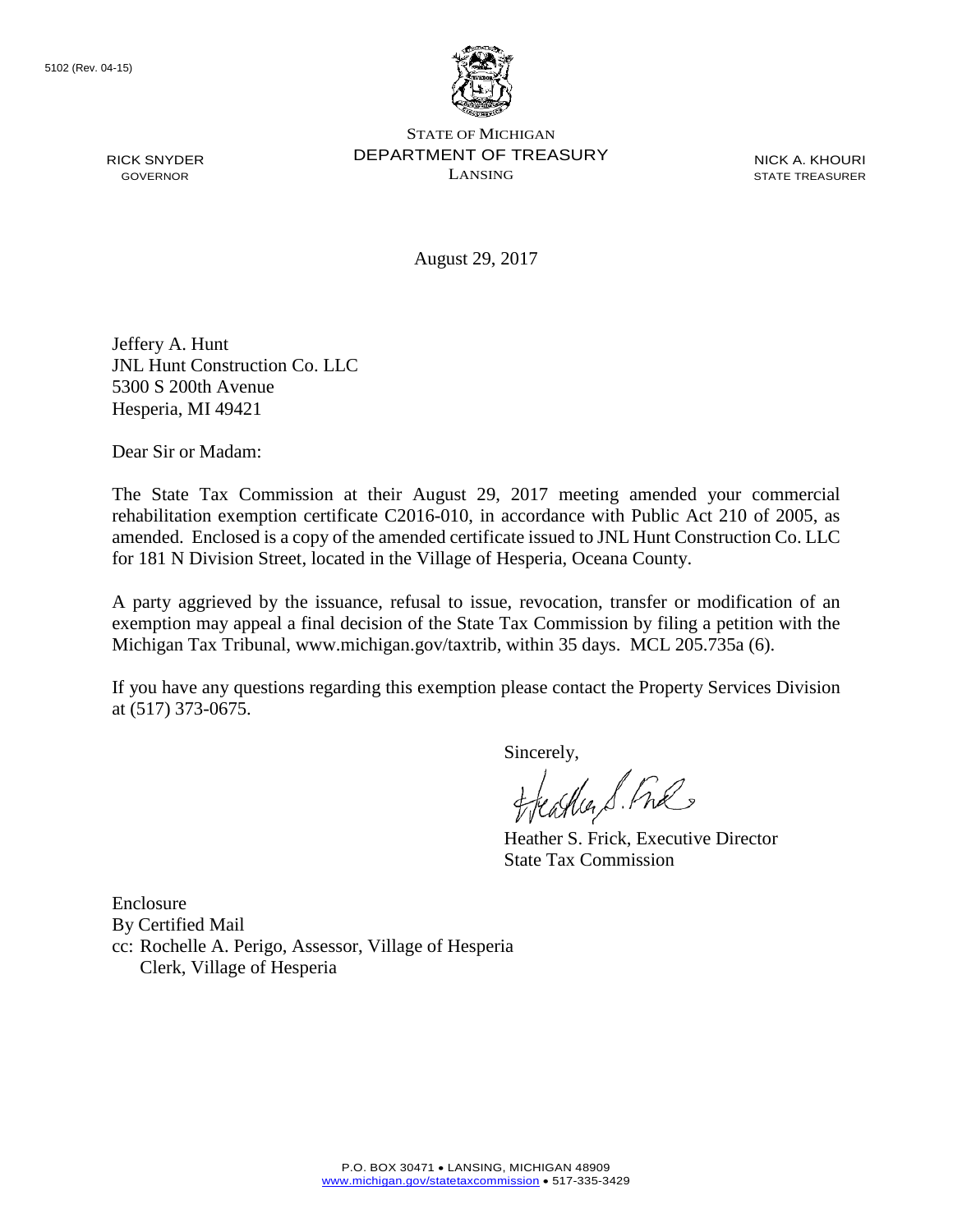

## **Commercial Rehabilitation Exemption Certificate**

Certificate No. **C2016-010** Amended

Pursuant to the provisions of Public Act 210 of 2005, as amended, the State Tax Commission hereby issues a Commercial Rehabilitation Exemption Certificate for the qualified facility, as described in the approved application, owned by **JNL Hunt Construction Co. LLC**, and located at **181 N Division Street**, **Village of Hesperia**, County of Oceana, Michigan.

This certificate provides the authority for the assessor to exempt the qualified facility for which this Commercial Rehabilitation Exemption Certificate is in effect, but not the land on which the rehabilitated facility is located or the personal property, from ad valorem taxation. This certificate further provides the authority to levy a specific tax known as the Commercial Rehabilitation Tax.

This certificate, unless revoked as provided by Public Act 210 of 2005, as amended, shall remain in force for a period of **10** year(s);

## **Beginning December 31, 2016, and ending December 30, 2026.**

The real property investment amount for this obsolete facility is **\$60,000**.

The frozen taxable value of the real property related to this certificate is **\$6,590**.

This Commercial Rehabilitation Exemption Certificate is issued on **November 29, 2016**.

This amended Commercial Rehabilitation Exemption Certificate is issued on **August 29, 2017** and supersedes all previously issued certificates.



 $\mathcal{A}$ 

Douglas B. Roberts, Chairperson State Tax Commission

A TRUE COPY ATTEST: Emily el. Leih

Emily Leik

Michigan Department of Treasury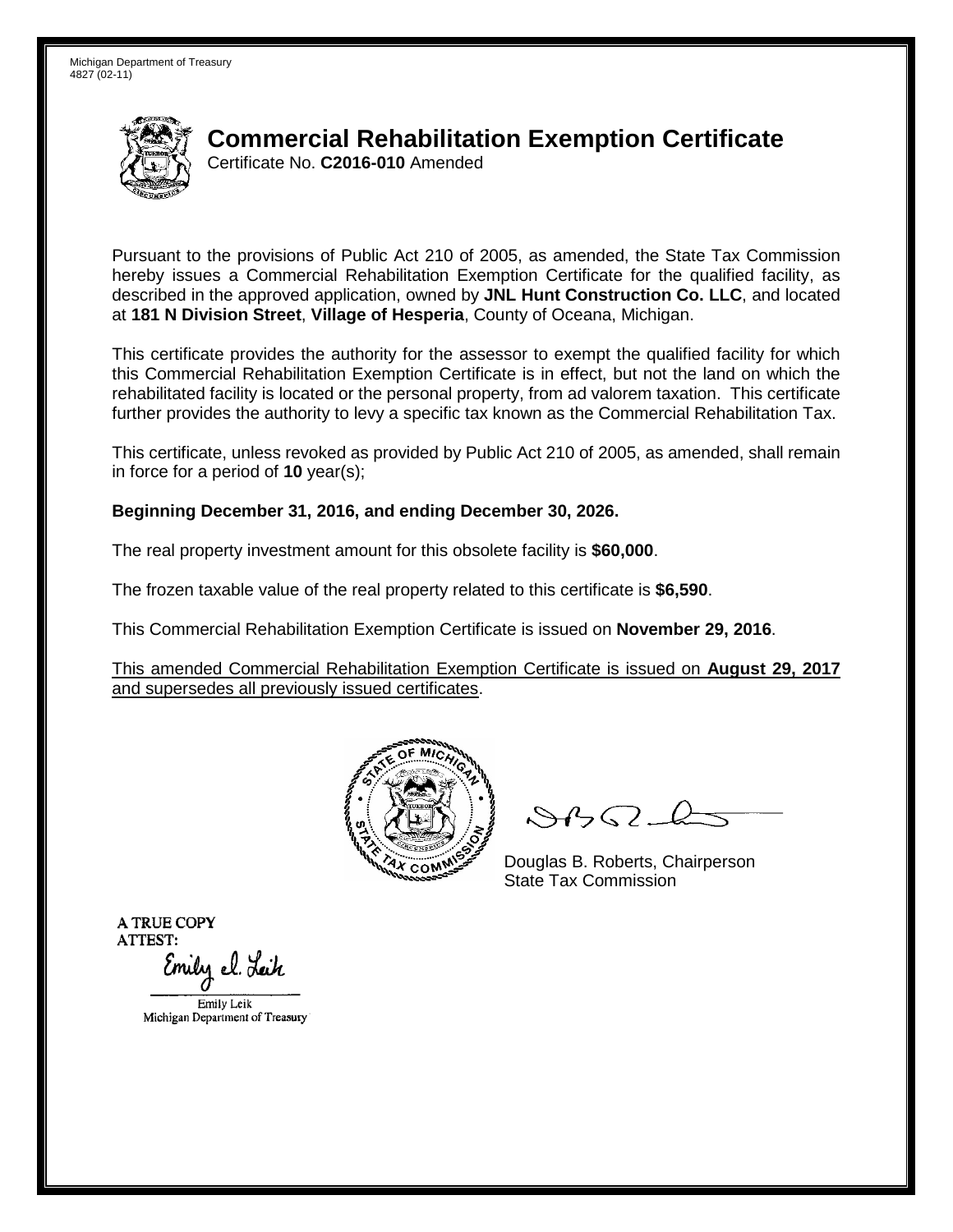

STATE OF MICHIGAN DEPARTMENT OF TREASURY LANSING

NICK A. KHOURI STATE TREASURER

August 29, 2017

Jeffery A. Hunt JNL Hunt Construction Co. LLC 5300 S 200th Avenue Hesperia, MI 49421

Dear Sir or Madam:

The State Tax Commission at their August 29, 2017 meeting amended your commercial rehabilitation exemption certificate C2016-011, in accordance with Public Act 210 of 2005, as amended. Enclosed is a copy of the amended certificate issued to JNL Hunt Construction Co. LLC for 173 N Division Street, located in the Village of Hesperia, Oceana County.

A party aggrieved by the issuance, refusal to issue, revocation, transfer or modification of an exemption may appeal a final decision of the State Tax Commission by filing a petition with the Michigan Tax Tribunal, www.michigan.gov/taxtrib, within 35 days. MCL 205.735a (6).

If you have any questions regarding this exemption please contact the Property Services Division at (517) 373-0675.

sincerely,<br>freather & Ful

Heather S. Frick, Executive Director State Tax Commission

Enclosure By Certified Mail cc: Rochelle A. Perigo, Assessor, Village of Hesperia Clerk, Village of Hesperia

RICK SNYDER GOVERNOR